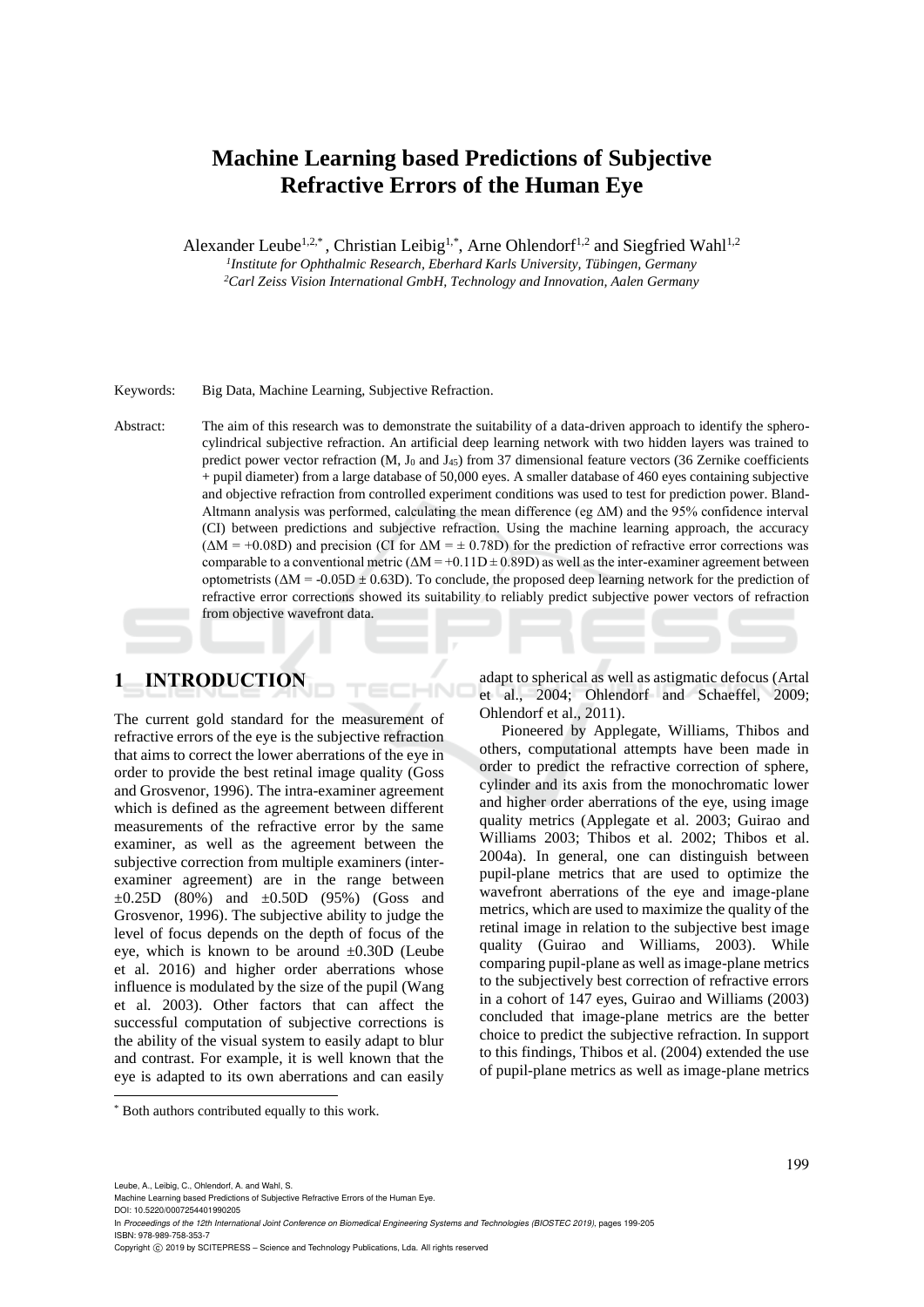and presented 33 different metrics. Their accuracy (defined by the mean error of the prediction) as well as precision (equivalent to the 95% limits of agreement) to predict the subjective refraction in a population of 200 eyes was shown previously (Thibos et al. 2004). The range of the mean difference for the estimated spherical defocus was reported to be between -0.50D and +0.25D for all metrics, while the limits of agreement (LoA) ranged from  $\pm 0.50D$  to  $±1.00D.$ 

The mapping from detailed, high-dimensional measurements of low- to high-order aberration errors to the best possible subjective refraction correction includes both, optical and neural factors that are difficult to assess with detailed physical models. Using a training set of paired objective and subjective measurements, the task of predicting the optimal subjective correction from an objective measurement is essentially a (non-linear) regression problem. While using for example a deep learning network in order to allow enough space for a flexible function, the prediction of refractive corrections should be learnable from data. Further, it should perform at least as good as detailed physical models, while the former does not require the detailed mechanistic knowledge of the latter. Additionally and by construction, such a regressor inherently captures optical and neural factors, while it is assumed that these are consistent across subjects. The aim of the current research was to explore the applicability of machine learning approaches for the prediction of the spherocylindrical correction of refractive errors and compare their performance (in terms of accuracy and precision) against currently used objective metrics and subjective measurements.

### **2 METHODS**

#### **2.1 Datasets**

Three datasets were used: (1) An excerpt from a data base of spectacle lens orders (provided by Carl Zeiss Vision GmbH, Aalen, Germany) that included monocular data from 50,496 eyes, measured by various professional optometrists. Each eye in this database was characterized by its aberrometry data and pupil size measured with a wavefront aberrometer (i.Profiler 1, Carl Zeiss Vision GmbH, Aalen, Germany) and a subjective measurement of its refractive errors. Aberrometry data were assessed up to the 7<sup>th</sup> radial order and included refractive data such as the spherical equivalent M from -16.00D to +9.00D with a mean of  $-0.85 \pm 2.67$ D. This large data

set was divided into a training set (32,316 samples, coined *ZV train*), a developing set (8,080 samples, coined *ZV develop*) and a testing set (10,100 samples, coined *ZV test*). (2) A second set of monocular data was collected independently for research purposes with a Subjective Refraction Unit (SRU) and the wavefront aberrometer (i.Profiler plus, Carl Zeiss Vision GmbH, Aalen, Germnay) from 460 eyes (Ohlendorf, Leube and Wahl 2016). The SRU included a digital phoropter (ZEISS Visuphor 500, Carl Zeiss Vision GmbH, Aalen, Germany) and a LCD-screen to display optotypes (ZEISS Visuscreen 500, Carl Zeiss Vision GmbH, Aalen, Germany) with a minimum luminance of  $L = 250cd/m^2$ . SLOAN letters were used as optotypes and were shown in an EDTRS layout (Sloan, 1959; National Eye Institute, 1991). This dataset was used exclusively for testing purposes (simply called *EagleEye*) to discriminate against *ZV test*. (3) A third dataset was used to examine the inter-examiner agreement of monocular subjective refractions in a group of 54 eyes, measured by two of the authors both using the standardized procedure.

#### **2.2 Machine Learning Methodology**

An artificial deep learning network was used to compute the best correction of the power vectors of the refractive errors for a given set of low- and highorder aberrations of an eye. Therefore, the target values t drawn out of the power vector entries {M, J0, J45} were predicted by using the set of Zernike coefficients together with the pupil diameter as input features for any given eye. Every eye was hence objectively characterized by concatenating these features into a vector  $x \in \mathbb{R}^{37}$ . The non-linear function  $y = f(x, \theta)$  to predict the subjectively assigned value  $t$  was learned by using the respective target values from the training data set (ZV train, 32,316 samples): The networks' trainable parameters θ were learned by backpropagating the errors between predictions and target values. The separate development set of data (ZV develop, 8,080 samples) was used to determine all necessary hyperparameters such as the network architecture described further below. The two separate and independent test data sets where then used to report final performance for the sub data set ZV test that constituted a nonoverlapping split from the same database used for training that was comprised of 10,100 samples.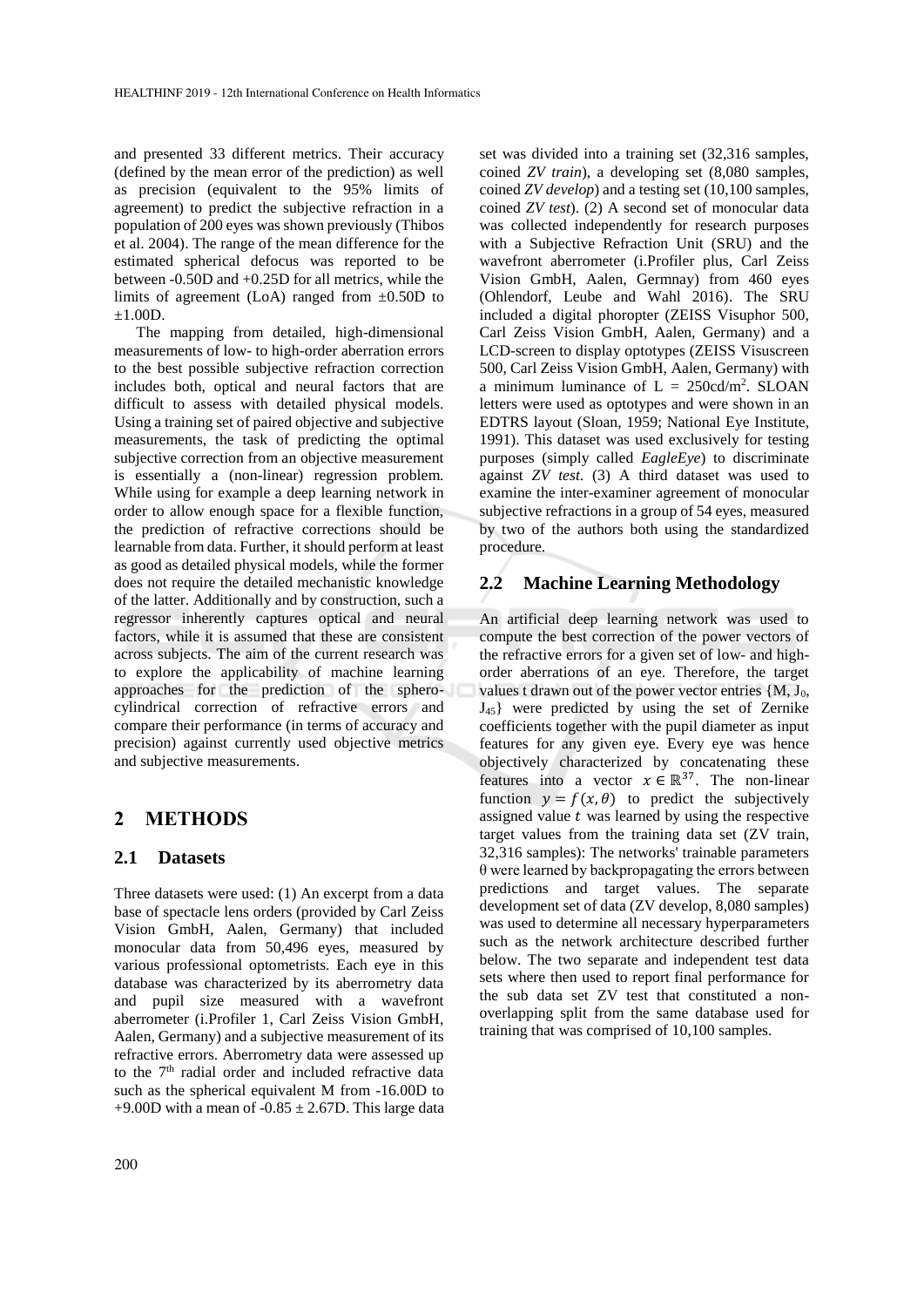### **2.3 Model Development**

In principle, any (non)-linear regression model that fits the training data and generalizes to unseen test data is conceivable. Here, we chose deep learning networks because their effective capacity can be tuned flexibly to the problem at hand. Initial experiments (data not shown) ruled out a simple linear model and Bayesian hyperparameter optimization using hyperopt, suggested a similar model to the one developed here by using current best principles (Bergstra et al. 2013; Goodfellow, et al. 2016; Shahriari et al., 2016). More specifically, development converged to using multi-layered feedforward networks with a single linear output unit to jointly learn the basis functions and predictions by minimizing the mean squared error  $1/N \sum_{i=1}^{N} (y-t)^2$ between predicted and subjectively assigned spherocylindrical corrections. We trained three networks in total, one each for  $M$ ,  $J_0$  and  $J_{45}$  respectively. Every network had two hidden layers, with 64 hidden units each and parametric rectifier nonlinearities (He et al., 2015). Initial weights were drawn from a zero-mean Gaussian with a standard deviation of *√2/n* with *n* the number of incoming connections (He et al., 2015). All data were preprocessed by subtracting the mean of each feature dimension calculated across the training set. The network was trained using the Adam optimizer with a learning rate of 0.001 which was automatically reduced by a factor of 0.2 whenever the loss on the validation set did not improve for 10 epochs (passes through the training data) (Kingma and Ba, 2015). To avoid overfitting, small network weights were encouraged via global *L2* regularization  $(\lambda = 0.02)$  and randomly dropping 0.2 of the hidden units (Bishop, 2006; Hinton et al., 2012; Srivastava et al., 2014). Training was performed with a batch size of 128 and stopped, when the loss evaluated on the validation set did not improve for 50 epochs ("early stopping").

#### **2.4 Implementation**

The machine learning models were developed in Python, using the scientific computing stack and in particular the deep learning library keras together with tensorflow as backend (Francois, 2016; Girija, 2016). Network related computations were performed on the graphics processing unit (GeForce GTX 1080 GPU, NVIDIA, Santa Clara, USA).

Code and models will be publicly available upon publication under https://github.com/chleibig /airefraction.

# **2.5 Validation and Comparison with Alternative Methods**

To compare the performance of the machine learning approach to (1) existing subjective measurements as well as (2) alternative computational approaches and (3) to the inter-examiner agreement of subjective refractions, the following analysis was performed: accuracy and precision in terms of Bland-Altman analysis (Bland and Altman, 1986) of the machine learning approach was compared to power vectors of refraction (Thibos et al. 1997) from (1) subjective refractions and (2) computations based corrections using the visual Strehl of the optical transfer function (VSOTF) (Thibos et al., 2004a), both for the described dataset *EagleEye*. Inter-examiner agreement was established for a smaller set of eyes (dataset 3,  $n = 54$  eyes) in order to be able to better rank the obtained results in the framework of the subjective assessment of refractive errors.

# **3 RESULTS**

### **3.1 Testing of the Deep Learning Network**

Using the sub dataset *ZV train*, the deep neuronal network was trained and further tested, while using the additional sub datasets *ZV develop*. In a first step, the performance in terms of accuracy and precision of the deep learning network was assessed, while using the data-set *ZV test*. The results revealed mean differences (accuracy) that were around zero for the three power vectors  $(M, J_0, J_4)$  and  $J_4$ , while the 95% limits of agreement (precision) were twice as big for M as for the cylindrical vector components  $J_0$  and  $J_{45}$ (see Table 1). In a second step, the true generalization of the deep learning network was analyzed, while using the independent dataset *EagleEye* and again, mean differences were around zero for the three power vectors  $M$ ,  $J_0$  and  $J_{45}$ , while the 95% limits of agreement was higher for M, when compared to  $J_0$ and J45. Since the developed deep learning network performed similar on both datasets (*ZV test* and *EagleEye*), it will be also applicable to data from potentially different distributions.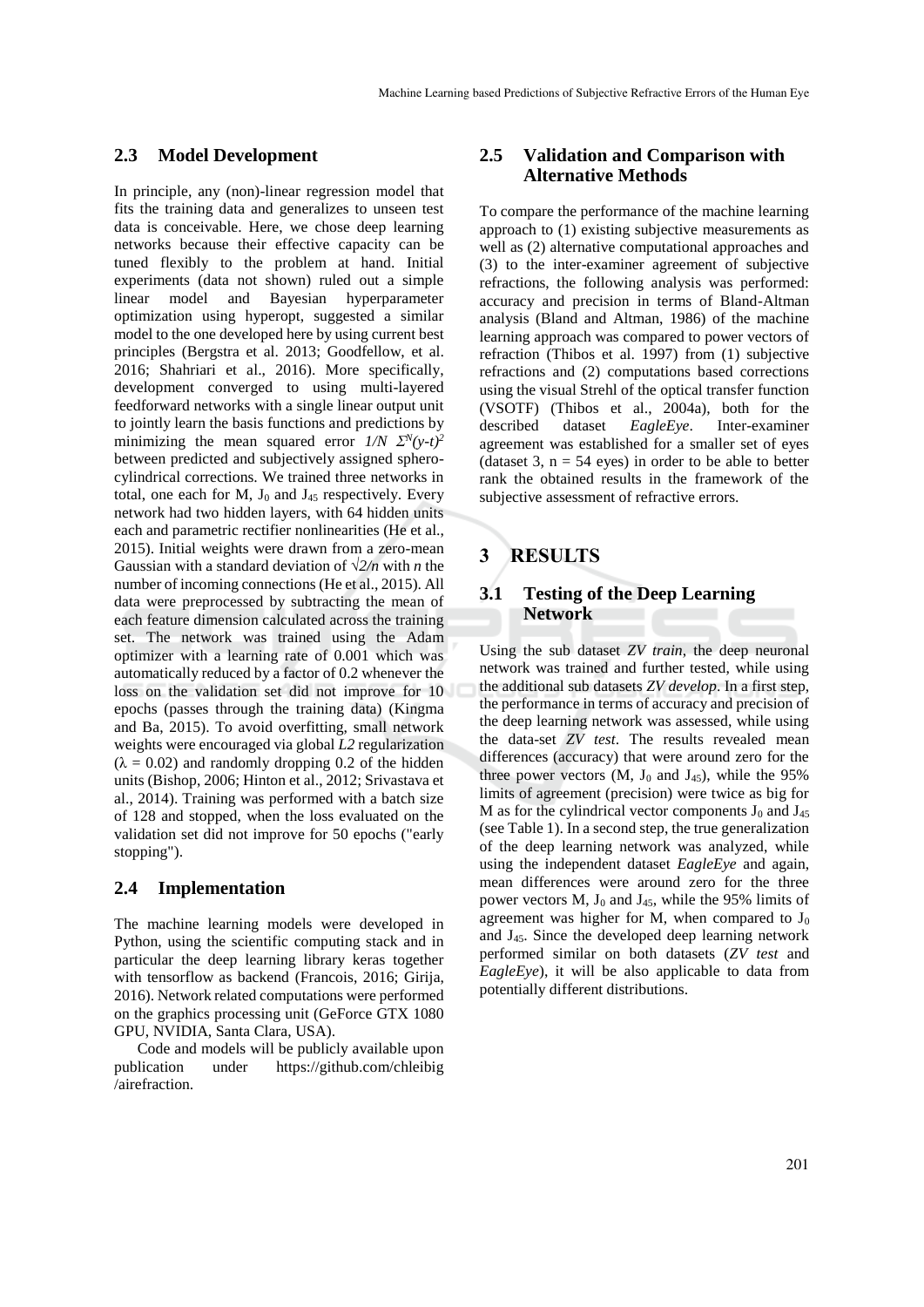|                                              | Refractive<br>component | Mean difference,<br>D (95% CI) | 95% limits of<br>agreement, lower, D<br>(95% CI) | 95% limits of<br>agreement, upper, D<br>(95% CI) |
|----------------------------------------------|-------------------------|--------------------------------|--------------------------------------------------|--------------------------------------------------|
| Deep network<br>(ZV test, $n = 10100$ )      | М                       | 0.01(0.02, 0.01)               | $-0.64$ $(-0.66, -0.63)$                         | 0.67(0.66, 0.68)                                 |
|                                              | J <sub>0</sub>          | 0.01(0.01, 0.00)               | $-0.31$ $(-0.32, -0.30)$                         | 0.32(0.31, 0.33)                                 |
|                                              | $J_{45}$                | 0.00(0.00, 0.00)               | $-0.28(-0.29, -0.27)$                            | 0.28(0.27, 0.29)                                 |
| Deep network<br>$(EagleEye, n = 460)$        | M                       | 0.08(0.12, 0.05)               | $-0.70$ $(-0.76, -0.63)$                         | 0.86(0.80, 0.92)                                 |
|                                              | $J_0$                   | $-0.01(0.00, 0.00)$            | $-0.31$ $(-0.37, -0.25)$                         | 0.28(0.22, 0.35)                                 |
|                                              | $J_{45}$                | 0.01(0.02, 0.00)               | $-0.23$ $(-0.29, -0.17)$                         | 0.25(0.19, 0.31)                                 |
| Visual Strehl<br>OTF (EagleEye,<br>$n = 460$ | М                       | 0.11(0.15, 0.06)               | $-0.78$ $(-0.86, -0.71)$                         | 1.00(0.92, 1.07)                                 |
|                                              | $J_0$                   | $-0.02$ (0.00, $-0.04$ )       | $-0.40$ $(-0.47, -0.33)$                         | 0.36(0.29, 0.43)                                 |
|                                              | $J_{45}$                | $0.01 (-0.01, 0.02)$           | $-0.27$ $(-0.34, -0.20)$                         | 0.28(0.21, 0.35)                                 |
| Human1 vs.<br>Human2 (EagleEye,<br>$n = 53$  | M                       | $-0.05$ $(-0.13, 0.04)$        | $-0.68$ $(-0.84, -0.53)$                         | 0.59(0.43, 0.74)                                 |
|                                              | J <sub>0</sub>          | $0.01$ ( $-0.02$ , $0.04$ )    | $-0.19(-0.34, -0.04)$                            | 0.21(0.06, 0.36)                                 |
|                                              | $J_{45}$                | $-0.01$ $(-0.04, 0.01)$        | $-0.17$ $(-0.32, -0.02)$                         | 0.140.01, 0.29                                   |

Table 1: Mean differences and 95% limits of agreement between computationally and subjectively assessed refraction for the power vector components (M, J0 and J45).

# **3.2 Computation of Refractive Vector Components**

To compare the proposed deep learning network approach to other computational methods, the three vector components of refraction of dataset *EagleEye*  were computed using the deep learning network and the visual metric VSOTF and judged in respect of agreement and precision with the available subjective data (Thibos et al. 2004). The deep learning network performed similar in terms of agreement and precision for all three vector components in comparison to the traditional metric (see Table 1). In terms of inter-examiner agreement between professional optometrists (see Table 1) that was calculated from double ratings of the same participants from two optometrists in 54 eyes from dataset 3, the artificial neural network covers a similar range of agreement and precision for all three power vectors of refraction.

# **4 DISCUSSION**

In the current study, an artificial deep learning network approach was used in order to learn the complicated transfer from objective to subjective data and highly non-linear mapping from objective aberrometry data to the subjectively optimal spherocylindrical correction of refractive errors was applied. Given the results, the detailed forward modeling of optical, neuronal and perceptional contributions to the transfer function using a deep learning network is comparable to earlier introduced methods (such as visual Strehl metrics) and the current gold standard, the subjective refraction.

### **4.1 Comparison with Conventional Computational Metrics**

Compared to various pupil-plane and image quality metrics that were developed and applied for equal objectives, our results showed similar mean differences and comparable 95% limits of agreement, when compared to the VSOTF metric (Thibos et al. 2004). For the prediction of M from 200 eyes, different used metrics resulted in a mean difference between 0.24D to -0.04D, but were not the best ranked regarding their 95% limits of agreement. Best results in the precision of the prediction of M was shown from two pupil fraction metrics: PFWc and PFSc; two image quality metrics for grating objects: AreaOTF, the visual Strehl of the optical transfer function (VSOTF) and one contrast metric: light-inthe-bucket (LIB) that all ranged between  $\pm$  0.49D to  $\pm$  0.59D (Thibos et al. 2004). Using pupil plane and image plane metrics, Guirao et al. (2003) reported a mean difference for M of 0.40D, when predicted by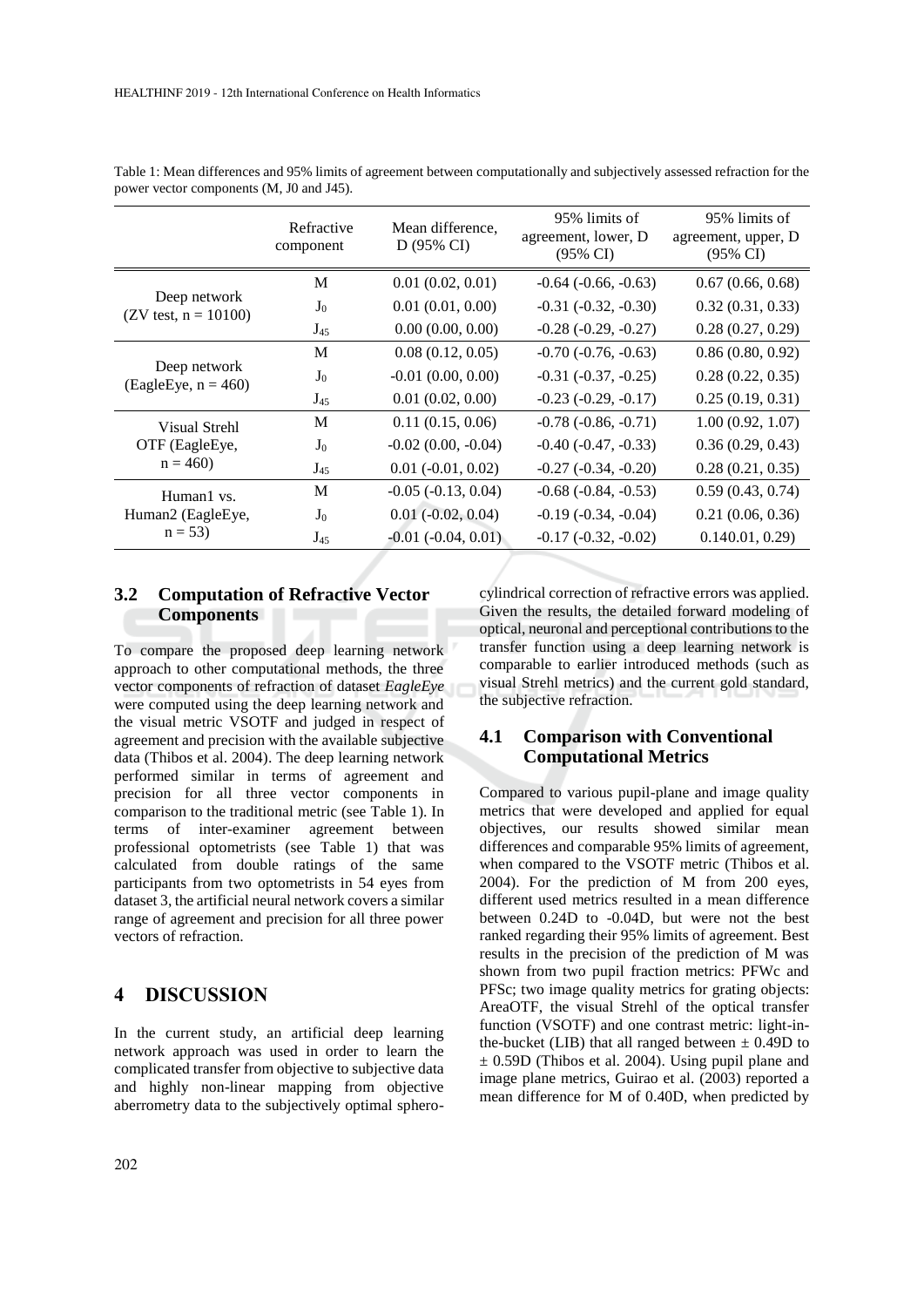the metrics and compared to subjective data of 146 eyes (95% limit of agreement:  $\pm$  0.98D). With respect to the 95% limits of agreement, the results of the current investigation revealed similar or better values, when compared to the best ranked metrics regarding the prediction of M by Thibos et al. (2004) as well as Guirao et al. (2003). The average mean differences for the spherical equivalent refractive error M is much lower compared to the typical steps in subjective refraction, where errors are corrected in steps of 0.25D. Therefore, the performance for the prediction of the power vector  $M$ ,  $J_0$ ,  $J_{45}$  of the developed artificial deep learning network can be classified as excellent, with the advantage over existing computational methods that computational time is significantly reduced.

# **4.2 Agreement with Subjective Refraction**

The 95% limits of agreement for the computation of M were similar compared to studies that subjectively assessed the refractive to test the inter- as well as intra-observer agreement. Zadnik et al. (1992) reported 95% limit of agreement range from  $\pm$  0.94D for cycloplegic subjective refraction to  $\pm$  0.63D for the non-cycloplegic assessment of the spherical equivalent refractive error, when refraction was assessed by the same examiner multiple times (Zadnik et al. 1992). In case of retinoscopy, the 95% limits of agreement were reported to be  $\pm$  0.95D for cycloplegic retinoscopy and  $\pm$  0.78D for noncycloplegic retinoscopy (Zadnik et al. 1992). Bullimore et al. (1993) found a 95% limit of agreement regarding the repeatability of the spherical equivalent refractive error, measured by two optometrists of  $\pm$  0.78D with a mean difference of -0.12D (Elliott and Bullimore, 1993). Values reported by Rosenfield and Chiu (1995) for the 95% limit of agreement of the inter-observer variability are  $\pm$  0.29D, when the spherical equivalent refractive error was subjectively assessed by the same examiner for five times. When findings for the spherical equivalent error from the current study are compared to the previously reported subjective measures, it can be concluded that the presented method is as precise and accurate as the current gold standard, the subjective refraction.

# **4.3 Retinal and Neural Factors Affecting Perception**

The question arises, whether a subjective refraction, either under monocular or binocular conditions,

would lead to the optical best correction of the aberrations, or if it represents a correction of aberrations that is most accepted by the wearer. In order to minimize any possible bias, we have only analyzed monocular measurements of refractive errors and additionally, the subjective refraction followed the rule "best visual acuity with maximum plus power". Compared to previous studies that were conducted in order to predict the best spherocylindrical correction of refractive errors using either pupil plane or image plane metrics, our approach, an artificial deep learning network that is able to incorporate perceptual and neural processes, assuming that they are similar over a cohort. Given enough capacity from the data, deep learning networks are able to learn any function, while alternative methods provide design transfer functions with possibly limited capacity. These approaches use hypotheses and limited domain knowledge about optics and the visual system in order to determine the best correction of an individual's aberration, with- or without the incorporation of for instance the contrast sensitivity of the eye. Since the deep learning network that was applied, is able to incorporate such processes, the network learned the mapping from Zernike coefficients to subjectively optimal refractive error corrections.

# **4.4 Monochromatic Aberrometry vs. Polychromatic Subjective Refraction**

The prediction of refractive errors based on aberrometry data has some shortcomings that have to be taken into account. When measuring the refractive errors subjectively, a polychromatic test chart (white produced out of the red, green and blue LEDs of the monitor) is used, while wavefront aberrations are measured under monochromatic conditions. Following, one has to decide, which wavelength to use to compute the objective autrorefraction as well as power vectors from aberrometry measurements and the results are only valid for the specific single wavelength. In the current analysis, the data were analyzed for a wavelength of  $\lambda = 550$ nm, based on the maximal spectral sensitivity of the eye and this is in contradiction to for example Thibos et al., where they have used a reference wavelength of  $\lambda = 570$ nm (Thibos et al. 2004). Since the obtained results are comparable to the data of the subjective refractions, we conclude that the chosen wavelength only minimally effects the results obtained.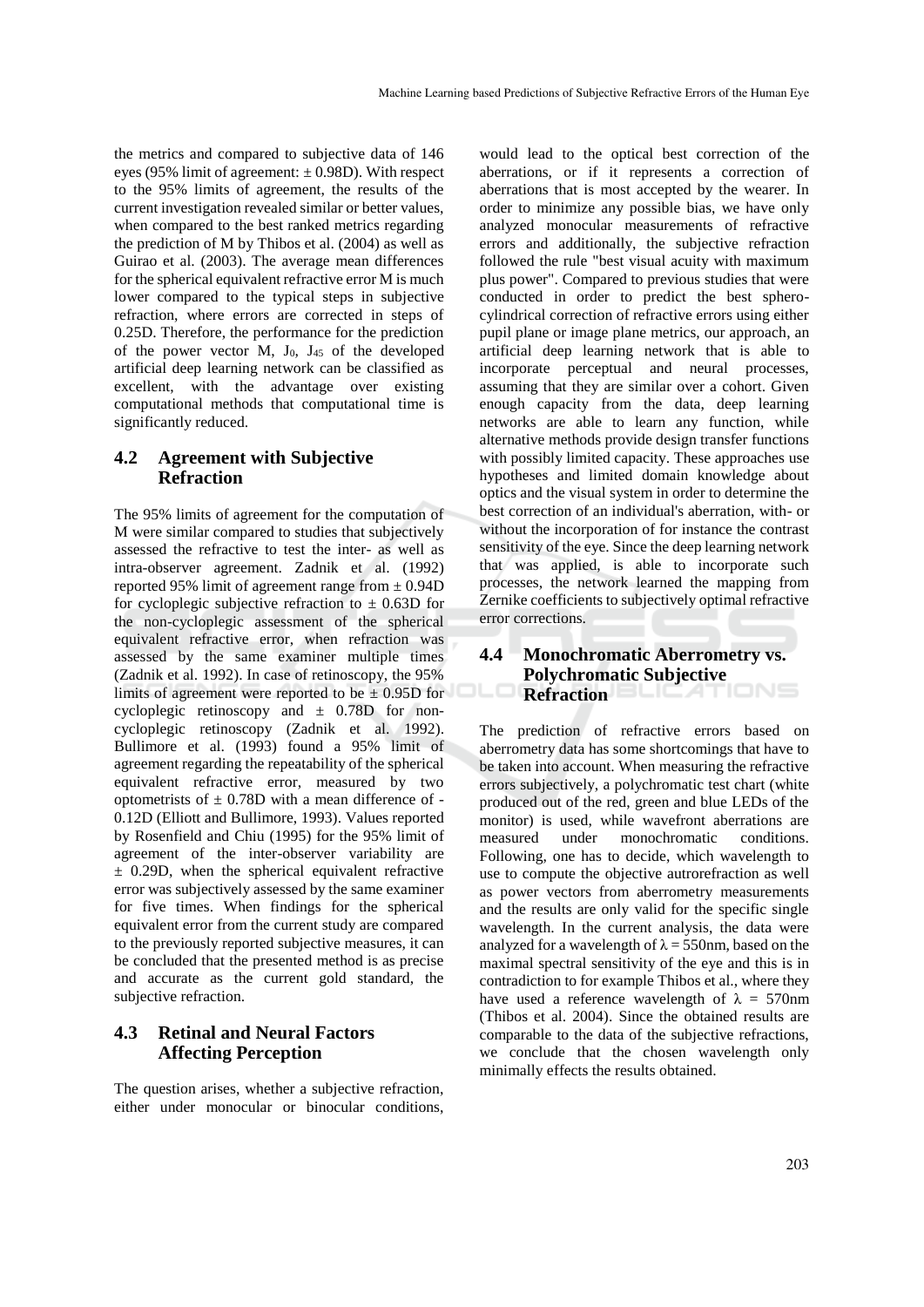# **5 CONCLUSIONS**

The aim of the current research was to use artificial deep learning networks for the prediction of subjective refractive corrections, in order to allow for an effective description of perceptual and neural processes that occur during the subjective assessment of such errors. The obtained results have shown that the presented methods lead to exact values of the power vectors of refraction, when compared to the subjective measurement and to a conventional metric. Additionally, aberrations need not necessarily be described by Zernike coefficients, neither is a detailed description more powerful to predict the refractive errors.

# **ACKNOWLEDGEMENTS**

The authors would like to thank Steve Spratt from the Carl Zeiss Vision International GmbH to provide and support with the objective and subjective refraction database.

# **REFERENCES**

- Applegate, R. A. *et al.* (2003) Interaction between aberrations to improve or reduce visual performance, *Journal of Cataract and Refractive Surgery*, 29(8), 1487–1495.
- Applegate, R. A. *et al.* (2003) Visual acuity as a function of Zernike mode and level of root mean square error, *Optometry and vision science*, 80(2), 97–105.
- Artal, P. *et al.* (2004) Neural compensation for the eye's optical aberrations, *Journal of Vision*, 4(4), 281–287.
- Bergstra, J., Yamins, D. L. K. and Cox, D. D. (2013) Making a Science of Model Search: Hyperparameter Optimization in Hundreds of Dimensions for Vision Architectures, *ICML*, 115–123. doi: 1209.5111v1.
- Bishop, C. M. C. C. M. (2006) Pattern Recognition and Machine Learning, *Pattern Recognition*. doi: 10.1117/1.2819119.
- Bland, J. M. and Altman, D. G. (1986) Statistical methods for assessing agreement between two methods of clinical measurement, *Lancet*, 1(8476), 307–310.
- Elliott, D. B. and Bullimore, M. A. (1993) Assessing the reliability, discriminative ability, and validity of disability glare tests, *Investigative Ophthalmology & Visual Science*, 34(1), 108–119.
- Francois, C. (2016) *Keras*, *GitHub repository*. Available at: https://github.com/fchollet/keras.
- Girija, S. S. (2016) Tensorflow: Large-scale machine learning on heterogeneous distributed systems.
- Goodfellow, Ian, Bengio, Yoshua, Courville, A. and Goodfellow, I. (2016) Deep Learning, *MIT Press*.
- Goss, D. A. and Grosvenor, T. (1996) Reliability of refraction--a literature review, *Journal of the American Optometric Association*, 67(10), 619–630.
- Guirao, A. and Williams, D. R. (2003) A method to predict refractive errors from wave aberration data, *Optometry and Vision Science*, 80(1), 36–42.
- He, K. *et al.* (2015) Delving deep into rectifiers: Surpassing human-level performance on imagenet classification, in *Proceedings of the IEEE International Conference on Computer Vision*, 1026–1034. doi: 10.1109/ICCV.2015.123.
- Hinton, G. E. *et al.* (2012) Improving neural networks by preventing co-adaptation of feature detectors, *arXiv preprint arXiv:1207.0580*.
- Kingma, D. P. and Ba, J. L. (2015) Adam: a Method for Stochastic Optimization, *International Conference on Learning Representations 2015*, 1–15. doi: h10.1145/1830483.1830503.
- Leube, A., Ohlendorf, A. and Wahl, S. (2016) The influence of induced astigmatism on the depth of focus, *Optometry and Vision Science*, 93(10). doi: 10.1097/OPX.0000000000000961.
- National Eye Institute (1991) Early Treatment Diabetic Retinopathy Study design and baseline patient characteristics. ETDRS report number 7, *Ophthalmology*.
- Ohlendorf, A., Leube, A. and Wahl, S. (2016) Steps towards Smarter Solutions in Optometry and Ophthalmology-Inter-Device Agreement of Subjective Methods to Assess the Refractive Errors of the Eye, *Healthcare (Basel)*, 4(3). doi: 10.3390/healthcare4030041.
- Ohlendorf, A. and Schaeffel, F. (2009) Contrast adaptation induced by defocus - a possible error signal for emmetropization?, *Vision Research*, 49(2), 249–256. doi: 10.1016/j.visres.2008.10.016.
- Ohlendorf, A., Tabernero, J. and Schaeffel, F. (2011) Neuronal adaptation to simulated and optically-induced astigmatic defocus, *Vision Research*, 51(6), 529–534. doi: 10.1016/j.visres.2011.01.010.
- Rosenfield, M. and Chiu, N. N. (1995) Repeatability of subjective and objective refraction', *Optometry and Vision Science*, 72(8), 577–579.
- Shahriari, B. *et al.* (2016) Taking the human out of the loop: A review of Bayesian optimization, *Proceedings of the IEEE*, 148–175. doi: 10.1109/JPROC.2015.2494218.
- Sloan, L. L. (1959) New test charts for the measurement of visual acuity at far and near distances, *American Journal of Ophthalmology*, 48(6), 807–813.
- Srivastava, N. *et al.* (2014) Dropout: A Simple Way to Prevent Neural Networks from Overfitting, *Journal of Machine Learning Research*, 15, 1929–1958. doi: 10.1214/12-AOS1000.
- Thibos, L. N. *et al.* (2004a) Accuracy and precision of objective refraction from wavefront aberrations, *Journal of Vision*, 4(4), pp. 329–351. doi: 10:1167/4.4.9.
- Thibos, L. N., Bradley, A. and Hong, X. (2002) A statistical model of the aberration structure of normal, well-